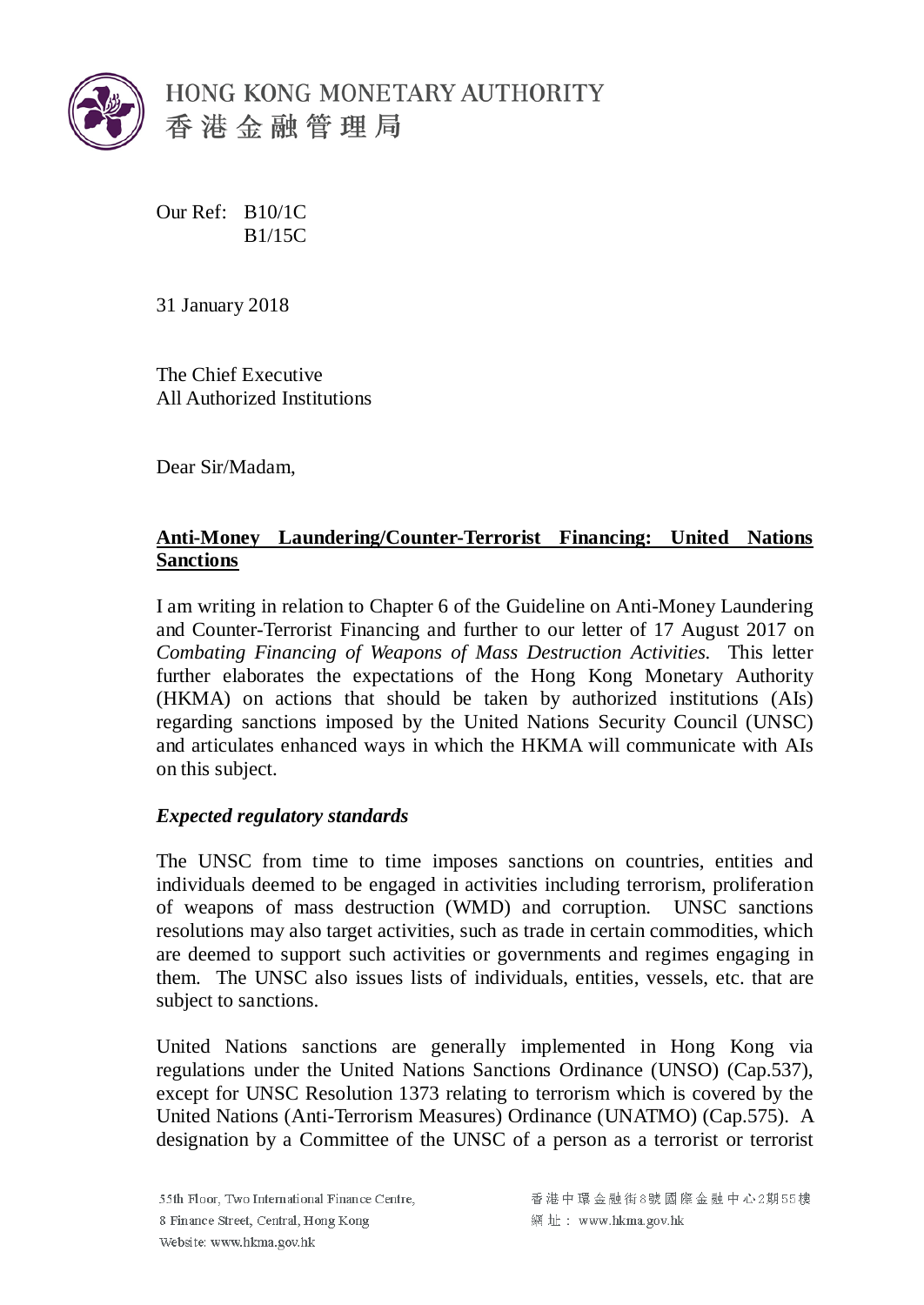associate or of property as terrorist property is effected through specification by the Chief Executive under UNATMO. Sanctions lists are published and updated via notices in the Government Gazette pursuant to the relevant legislation. The HKMA publishes links to these notices on its website and requires AIs to screen all new designations against their client lists as soon as practicable whenever there are such updates.

In practice, there is likely to be a time gap between issuance of new or revised sanctions resolutions and/or sanctions lists, and their implementation in Hong Kong. We would remind AIs that whether or not UNSC sanctions resolutions or sanctions lists have been implemented through Hong Kong legislation, there are offences under existing money laundering and terrorist financing laws that are relevant. For example:

- (a) it is an offence under section 4 of the Weapons of Mass Destruction (Control of Provision of Services) Ordinance (Cap.526) (WMDO) for a person to provide any services where he believes or suspects, on reasonable grounds, that those services will or may assist the development, production, acquisition or stockpiling of weapons of mass destruction in Hong Kong or elsewhere;
- (b) it is an offence under section 25 of the Drug Trafficking (Recovery of Proceeds) Ordinance (Cap.405) (DTROP) and the Organized and Serious Crimes Ordinance (Cap.455) (OSCO) for a person to deal with any property knowing or having reasonable grounds to believe it to represent any person's proceeds of drug trafficking or of an indictable offence <sup>[1](#page-0-0)</sup> respectively;
- (c) section 25A of the DTROP and the OSCO as well as sections 12 and 14 of the UNATMO make it an offence if a person fails to disclose, as soon as it is reasonable for him to do so, his knowledge or suspicion of any property that directly or indirectly, represents a person's proceeds of, was used in connection with, or is intended to be used in connection with, drug trafficking, an indictable offence<sup>1</sup> or is terrorist property respectively;
- (d) section 15 of Schedule 2 to the Anti-Money Laundering and Counter-Terrorist Financing (Financial Institutions) Ordinance (Cap.615) (AMLO) specifies that an AI must, in any situation that by its nature may present a

 <sup>1</sup> Section 25(4) of OSCO stipulates that an indictable offence includes conduct outside Hong Kong which would constitute an indictable offence if it had occurred in Hong Kong. So, for example, where it is shown that the relevant property came from some identifiable acts committed overseas, it will be caught by section 25(1) if such conduct constituted an indictable offence in Hong Kong, irrespective of the legal position in the jurisdiction where such conduct took place.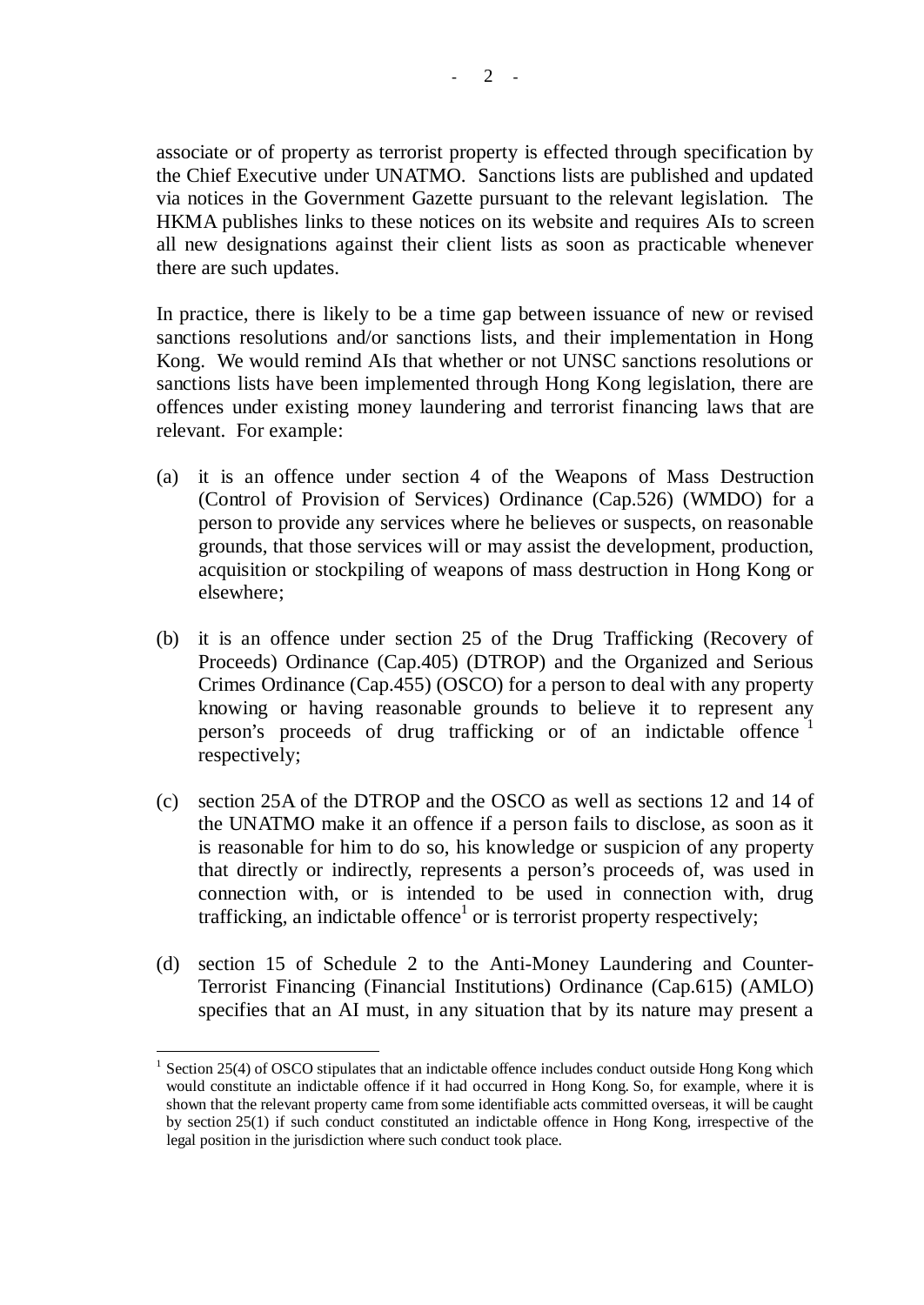high risk of money laundering or terrorist financing, take additional measures to mitigate the risk of money laundering or terrorist financing. Section 5(5) and (6) of the AMLO makes it a criminal offence if an AI knowingly, or with the intent to defraud the HKMA, contravenes the above provision.

Inclusion of a country, individual, entity or activity in a UNSC sanctions resolution or sanctions list may constitute grounds for knowledge or suspicion for the purposes of relevant money laundering and terrorist financing laws, thereby triggering statutory (including reporting) obligations as well as offence provisions

AIs should therefore ensure that countries, individuals, entities and activities included in UNSC sanctions resolutions and sanctions lists are included in their sanctions screening databases as soon as practicable after they are promulgated by the UNSC and regardless of whether the relevant sanctions have been implemented in Hong Kong via UNSO or otherwise. Screening should include transactions, including trade transactions:

- (a) taking place in or linked to countries included in the sanctions resolutions (high-risk jurisdictions);
- (b) involving individuals or entities named in UNSC sanctions resolutions or sanctions lists, whether as customers or related parties; or
- (c) involving activities named in UNSC sanctions resolutions or sanctions lists.

In addition, AIs should ensure that they fulfil their obligations with regard to customer due diligence (including enhanced due diligence), transaction monitoring and record keeping under Schedule 2 to the AMLO, and suspicious transaction reporting under OSCO, UNATMO or DTROP. AIs should also be alert to the risk of inadvertently committing offences including those of providing services under section 4(1) of the WMDO and dealing in proceeds of an indictable offence or drug trafficking under section 25(1) of OSCO or section 25(1) of DTROP respectively.

## *Early alerts*

While at present AIs generally meet legal and regulatory expectations through the use of commercially available screening databases which update sanctions promptly, to help enhance the effectiveness of AIs' screening and other actions with regard to UNSC sanctions, the HKMA will, with effect from the date of this letter, also issue alerts to AIs whenever new or revised sanctions resolutions or sanctions lists relating to terrorism, terrorist financing or WMD proliferation are